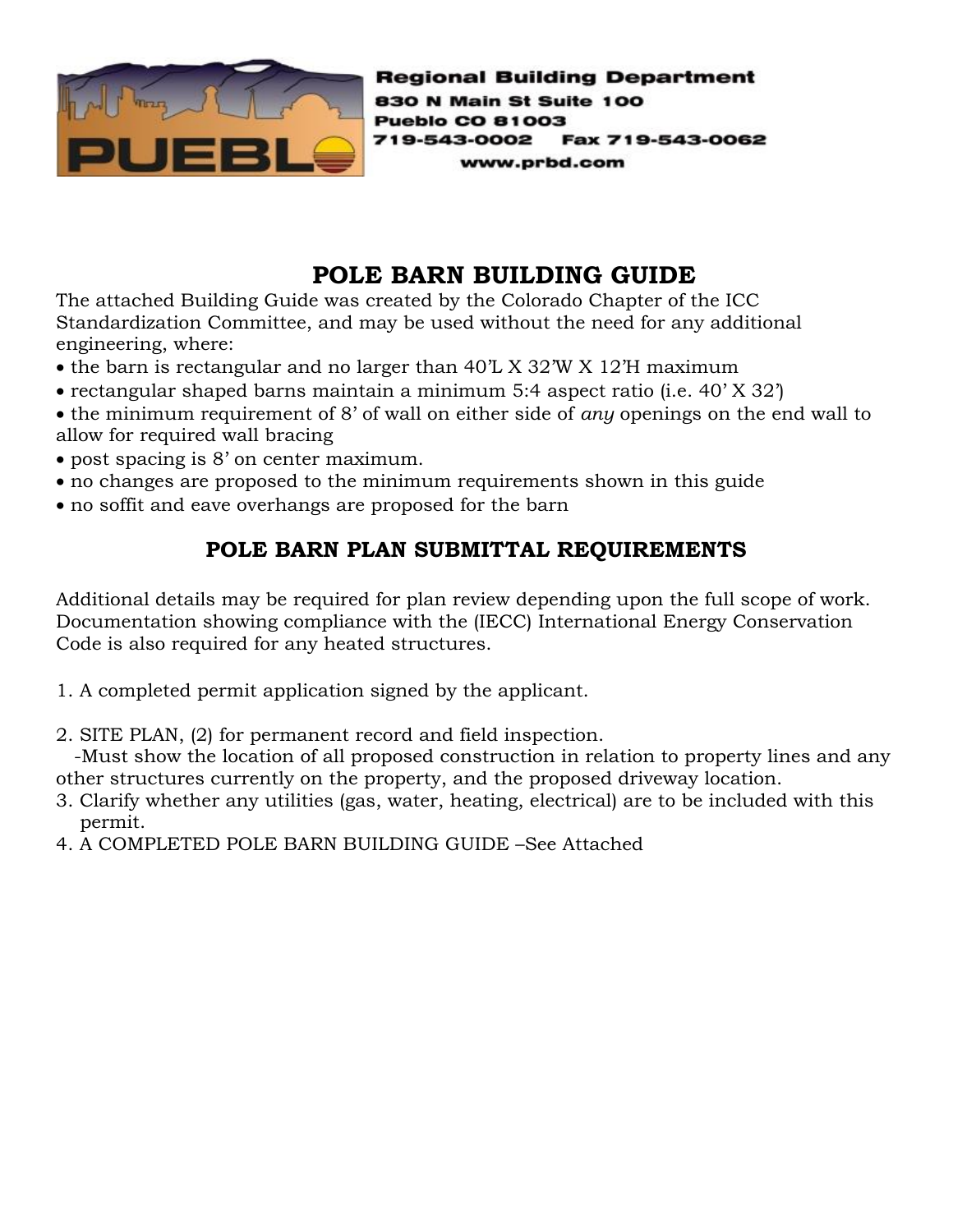# **Pole Barn Construction**

#### **Plan Requirements**

Provide all of the details listed below on your plans. Complete sets of plans and site plan must be submitted at time of application.

## **Floor Plan**

1. Provide plan view of pole location, spacing, dimensions of the building.

2. Framing plan should show direction, size, and spacing of roof system, purlins, girts, beams and header sizes.

3. Indicate the locations of all window and door openings.

4. Indicate the locations of the poles, and provide dimensions between the poles.

5. Maximum width is 32', max length 40', maintaining at least a 5:3 length to width ratio.

#### **Section Elevation**

1. Front, rear and both side views to scale (identify scale).

2. Finished grade line at building.

3. Label the depths to the bottom of the poles. Note that piers must be at least 48 inches in depth, or the plan must be engineered.

4. Label the pole size and type of material. Wood poles embedded in earth must be treated wood, labeled for ground contact.

5. Label the sidewall girt size, type of material, and spacing. Note that the bottom girt must be treated wood if located within 6 inches of grade.

6. Label the beam size and type of material above the poles. Detail the method of fastening the beam to the poles.

This handout was developed by the Colorado Chapter of the International Code Council as a basic plan submittal under the 2015 International Residential Code. It is not intended to cover all circumstances. Check with your Department of Building Safety for additional requirements.

7. Label the rafter size and spacing. (if engineered trusses are to be used, you may indicate this instead).

8. Label the rafter tie (or ceiling joist) size and spacing. (Not required for engineered trusses).

9. Label the roof purlin size and spacing, if applicable.

- 10. Label exterior wall finish material.
- 11. Label the roof covering material.

### **Inspections Required**

1. Plans and cards need to be on-site at time of all inspections.

- 2. Setback, Hole Inspection and Hold down cleats are attached to posts: After holes are dug but before concrete pads are poured.
- 3. After the pads are poured verify concrete thickness
- 4. Framing Inspection: Requested after building is up and before any insulation or interior covering is installed. May be final also if no further work is

5. Final Inspection: Requested after all work is completed, such as insulation, concrete slab, electrical, plumbing, heating, and/or sheetrock.

6. Additional inspections may be required by local jurisdictions.

being done.

Where allowed by the Jurisdiction, this pole barn guide may be used without the need for any additional engineering, where all of the following comply:

- The barn is no larger than  $40'$  L x 32' W x 12' H side walls
- Rectangular shaped barns must maintain a
	- minimum 5:3 ratio
- The Jurisdictional requirements and barn location
	- do not exceed the pole barn quides 30 PSF (snow) live load or 90 MPH design parameters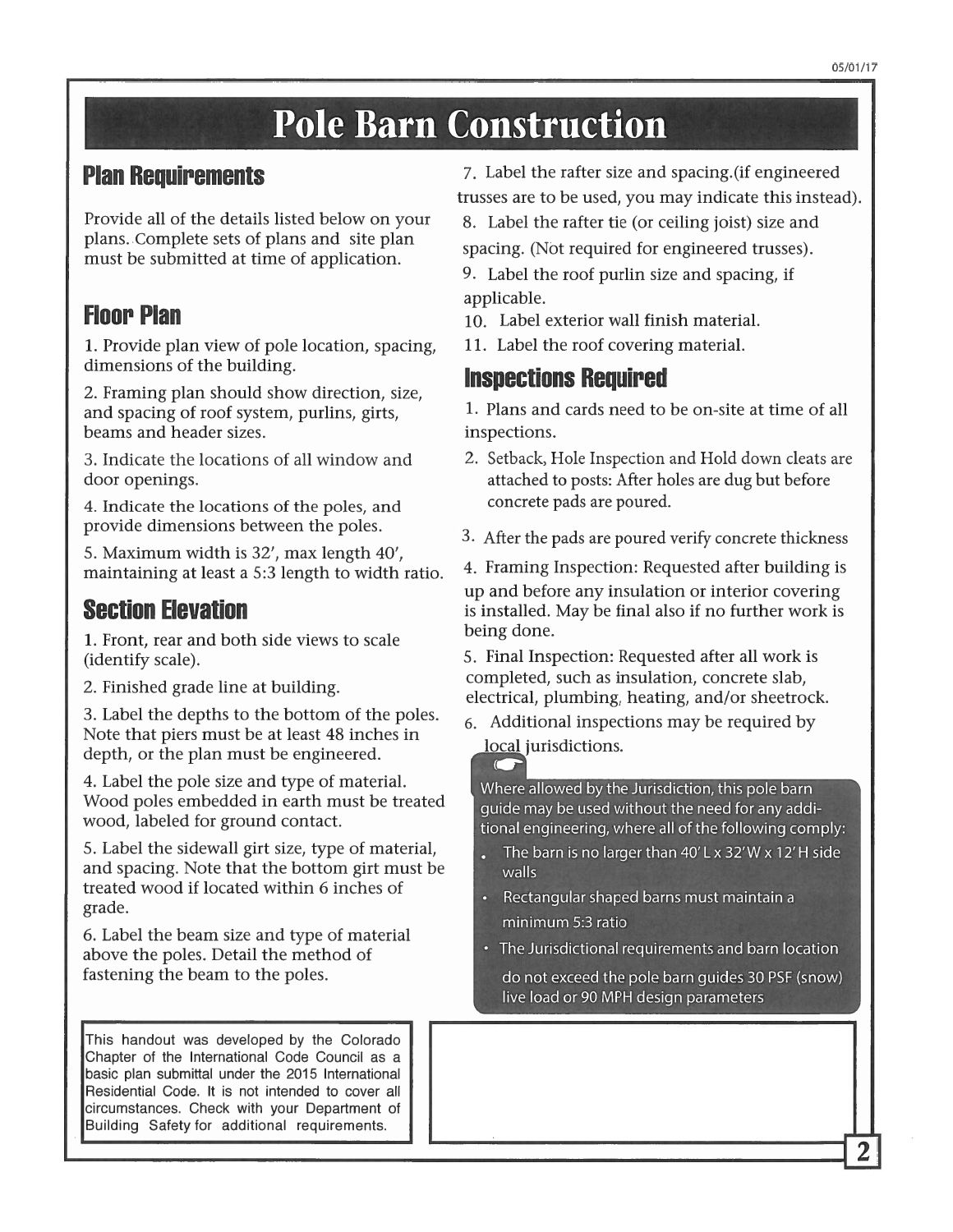

3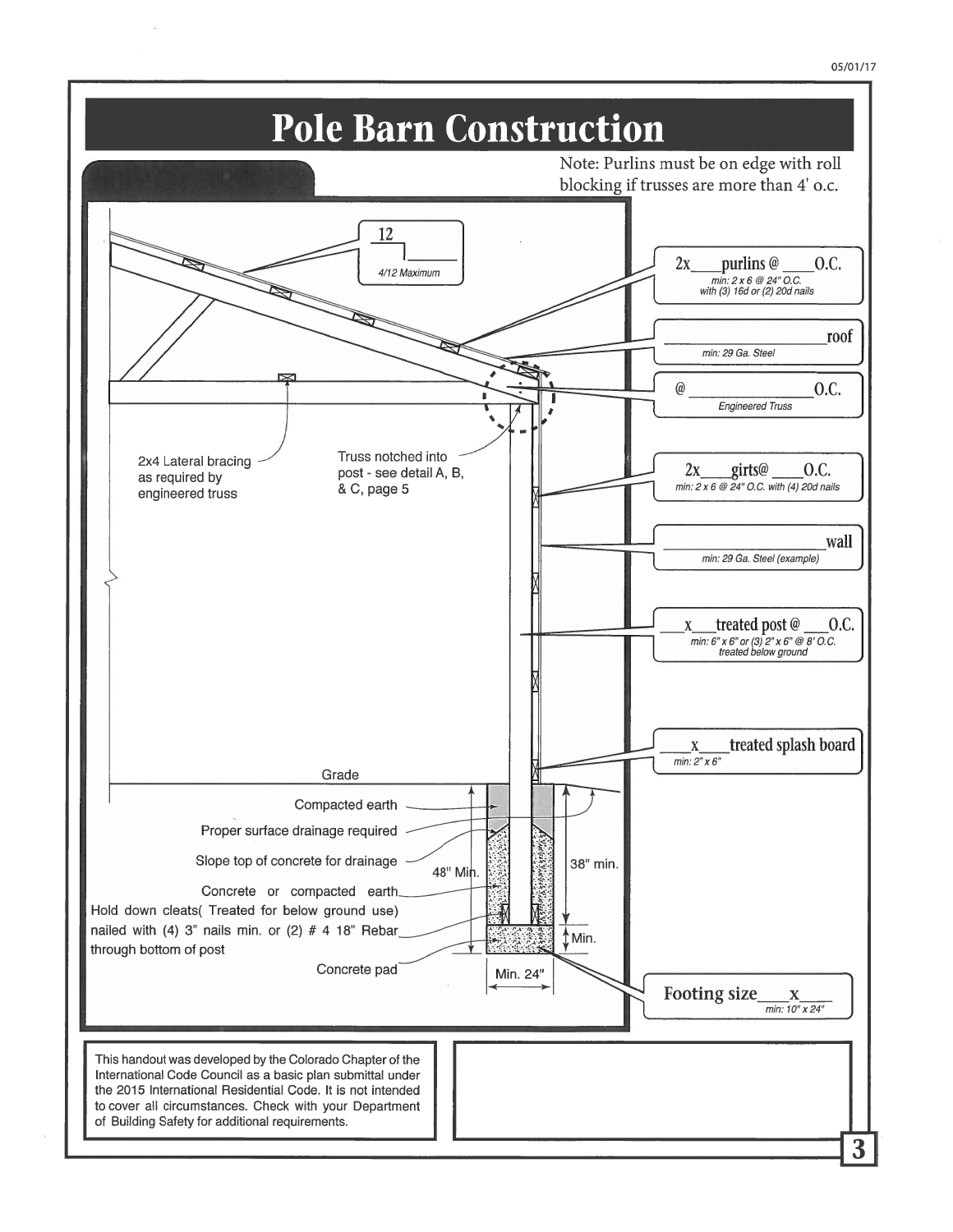

# Pole Barn Construction